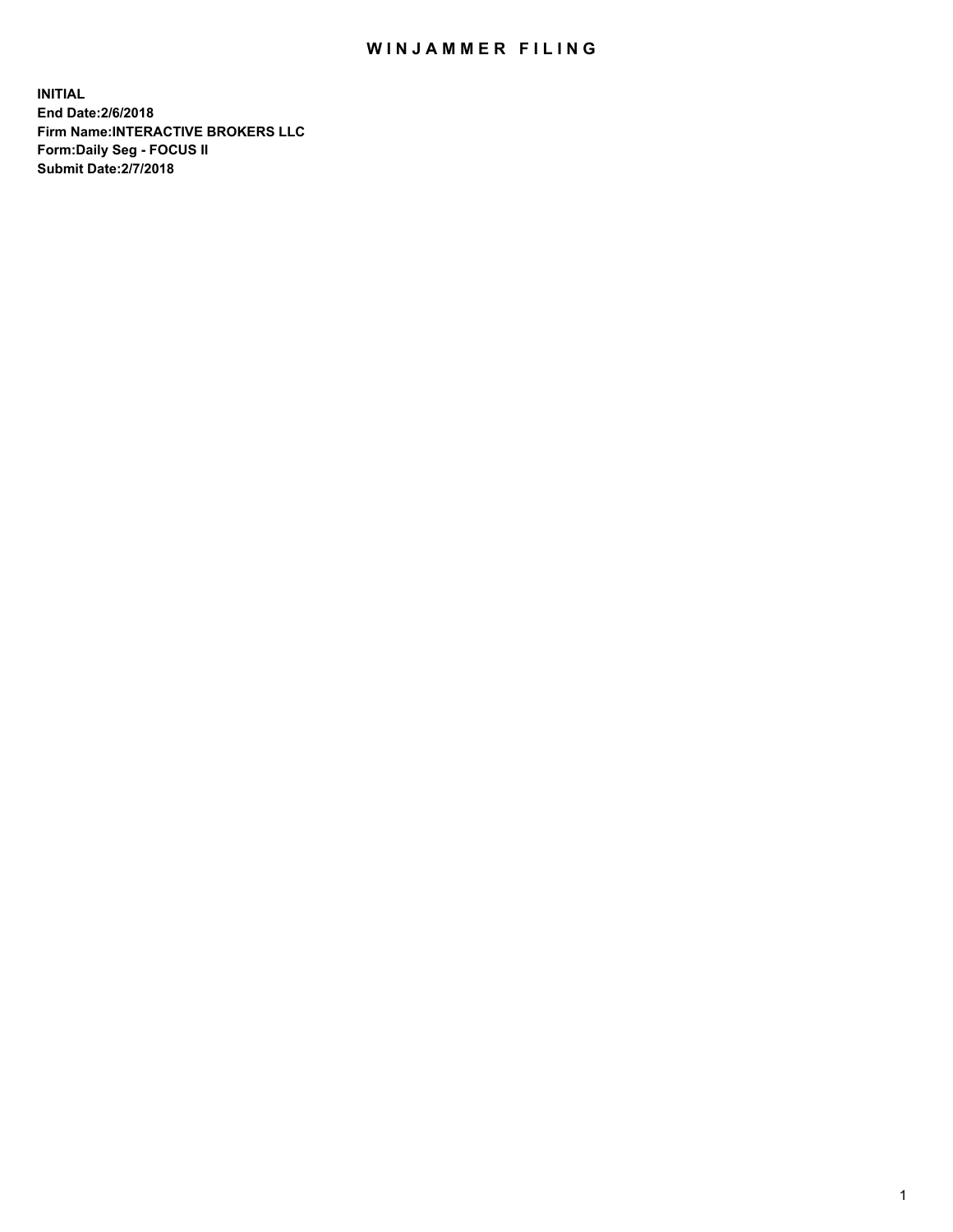## **INITIAL End Date:2/6/2018 Firm Name:INTERACTIVE BROKERS LLC Form:Daily Seg - FOCUS II Submit Date:2/7/2018 Daily Segregation - Cover Page**

| Name of Company<br><b>Contact Name</b><br><b>Contact Phone Number</b><br><b>Contact Email Address</b>                                                                                                                                                                                                                          | <b>INTERACTIVE BROKERS LLC</b><br>James Menicucci<br>203-618-8085<br>jmenicucci@interactivebrokers.c<br>om |
|--------------------------------------------------------------------------------------------------------------------------------------------------------------------------------------------------------------------------------------------------------------------------------------------------------------------------------|------------------------------------------------------------------------------------------------------------|
| FCM's Customer Segregated Funds Residual Interest Target (choose one):<br>a. Minimum dollar amount: ; or<br>b. Minimum percentage of customer segregated funds required:%; or<br>c. Dollar amount range between: and; or<br>d. Percentage range of customer segregated funds required between:% and%.                          | $\overline{\mathbf{0}}$<br>$\overline{\mathbf{0}}$<br>155,000,000 245,000,000<br>0 <sub>0</sub>            |
| FCM's Customer Secured Amount Funds Residual Interest Target (choose one):<br>a. Minimum dollar amount: ; or<br>b. Minimum percentage of customer secured funds required:%; or<br>c. Dollar amount range between: and; or<br>d. Percentage range of customer secured funds required between: % and %.                          | $\overline{\mathbf{0}}$<br>$\overline{\mathbf{0}}$<br>80,000,000 120,000,000<br>0 <sub>0</sub>             |
| FCM's Cleared Swaps Customer Collateral Residual Interest Target (choose one):<br>a. Minimum dollar amount: ; or<br>b. Minimum percentage of cleared swaps customer collateral required:% ; or<br>c. Dollar amount range between: and; or<br>d. Percentage range of cleared swaps customer collateral required between:% and%. | $\overline{\mathbf{0}}$<br>$\underline{\mathbf{0}}$<br>0 <sub>0</sub><br>0 <sup>0</sup>                    |

Attach supporting documents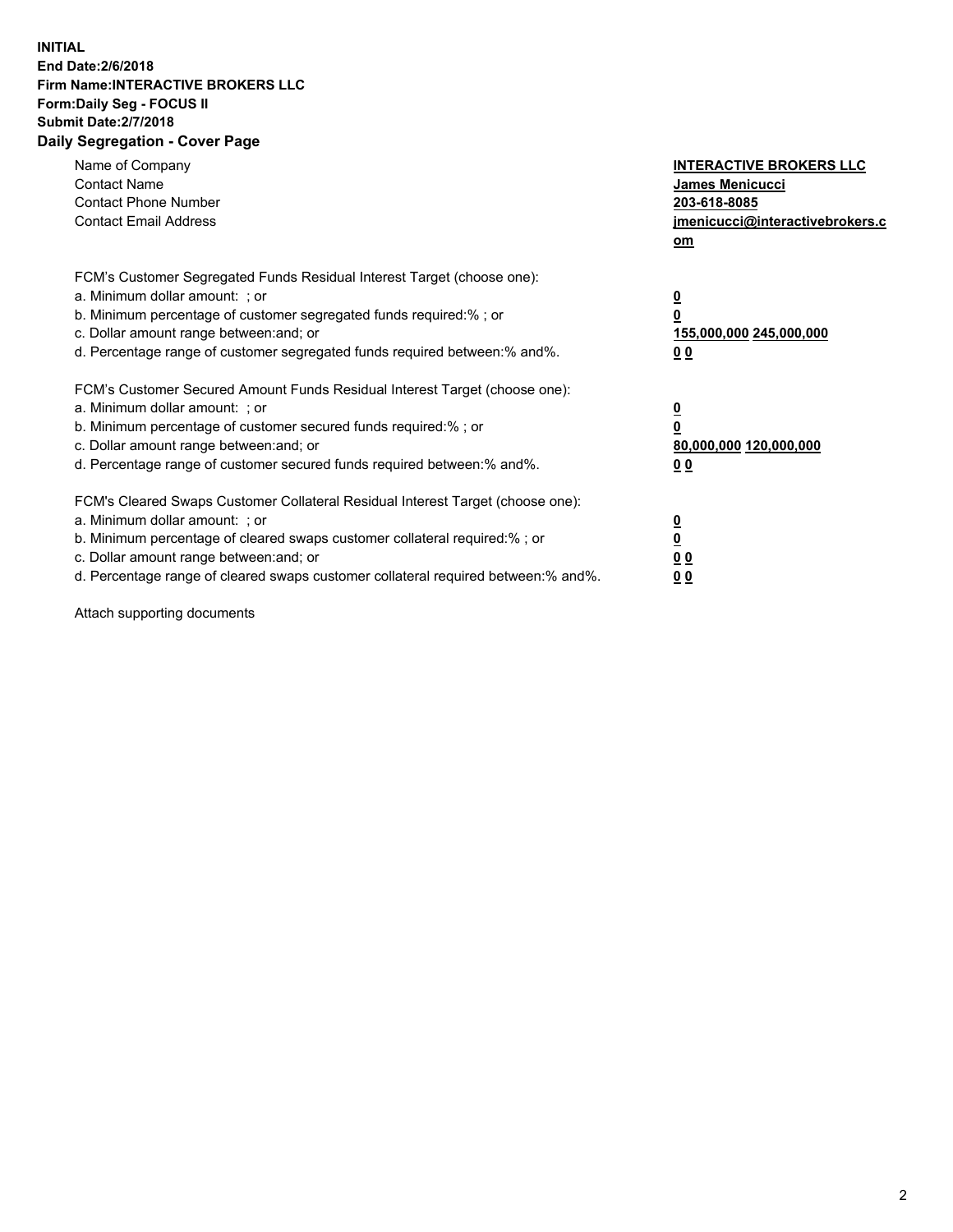## **INITIAL End Date:2/6/2018 Firm Name:INTERACTIVE BROKERS LLC Form:Daily Seg - FOCUS II Submit Date:2/7/2018 Daily Segregation - Secured Amounts**

|          | Foreign Futures and Foreign Options Secured Amounts                                                        |                                        |
|----------|------------------------------------------------------------------------------------------------------------|----------------------------------------|
|          | Amount required to be set aside pursuant to law, rule or regulation of a foreign                           | $0$ [7305]                             |
|          | government or a rule of a self-regulatory organization authorized thereunder                               |                                        |
| 1.       | Net ledger balance - Foreign Futures and Foreign Option Trading - All Customers                            |                                        |
|          | A. Cash                                                                                                    | 523,098,347 [7315]                     |
|          | B. Securities (at market)                                                                                  | $0$ [7317]                             |
| 2.       | Net unrealized profit (loss) in open futures contracts traded on a foreign board of trade                  | -7,821,774 [7325]                      |
| 3.       | Exchange traded options                                                                                    |                                        |
|          | a. Market value of open option contracts purchased on a foreign board of trade                             | 47,423 [7335]                          |
|          | b. Market value of open contracts granted (sold) on a foreign board of trade                               | -218,474 [7337]                        |
| 4.       | Net equity (deficit) (add lines 1.2. and 3.)                                                               | 515, 105, 522 [7345]                   |
| 5.       | Account liquidating to a deficit and account with a debit balances - gross amount                          | 11,230 [7351]                          |
|          | Less: amount offset by customer owned securities                                                           | 0 [7352] 11,230 [7354]                 |
| 6.       | Amount required to be set aside as the secured amount - Net Liquidating Equity                             | 515,116,752 [7355]                     |
|          | Method (add lines 4 and 5)                                                                                 |                                        |
| 7.       | Greater of amount required to be set aside pursuant to foreign jurisdiction (above) or line                | 515,116,752 [7360]                     |
|          | 6.                                                                                                         |                                        |
|          | FUNDS DEPOSITED IN SEPARATE REGULATION 30.7 ACCOUNTS                                                       |                                        |
| 1.       | Cash in banks                                                                                              |                                        |
|          | A. Banks located in the United States                                                                      | 70,824,931 [7500]                      |
|          | B. Other banks qualified under Regulation 30.7                                                             | 0 [7520] 70,824,931 [7530]             |
| 2.       | Securities                                                                                                 |                                        |
|          | A. In safekeeping with banks located in the United States                                                  | 413,232,090 [7540]                     |
|          | B. In safekeeping with other banks qualified under Regulation 30.7                                         | 0 [7560] 413,232,090 [7570]            |
| 3.       | Equities with registered futures commission merchants                                                      |                                        |
|          | A. Cash                                                                                                    | $0$ [7580]                             |
|          | <b>B.</b> Securities                                                                                       | $0$ [7590]                             |
|          | C. Unrealized gain (loss) on open futures contracts                                                        | $0$ [7600]                             |
|          | D. Value of long option contracts                                                                          | $0$ [7610]                             |
|          | E. Value of short option contracts                                                                         | 0 [7615] 0 [7620]                      |
| 4.       | Amounts held by clearing organizations of foreign boards of trade                                          |                                        |
|          | A. Cash                                                                                                    | $0$ [7640]                             |
|          | <b>B.</b> Securities                                                                                       | $0$ [7650]                             |
|          | C. Amount due to (from) clearing organization - daily variation                                            | $0$ [7660]                             |
|          | D. Value of long option contracts                                                                          | $0$ [7670]                             |
|          | E. Value of short option contracts                                                                         | 0 [7675] 0 [7680]                      |
| 5.       | Amounts held by members of foreign boards of trade                                                         |                                        |
|          | A. Cash                                                                                                    | 191,224,809 [7700]                     |
|          | <b>B.</b> Securities                                                                                       | $0$ [7710]                             |
|          | C. Unrealized gain (loss) on open futures contracts                                                        | -12,003,974 [7720]                     |
|          | D. Value of long option contracts                                                                          | 47,423 [7730]                          |
|          | E. Value of short option contracts                                                                         | -218,474 [7735] 179,049,784 [7740]     |
| 6.<br>7. | Amounts with other depositories designated by a foreign board of trade                                     | $0$ [7760]                             |
|          | Segregated funds on hand                                                                                   | $0$ [7765]                             |
| 8.<br>9. | Total funds in separate section 30.7 accounts                                                              | 663,106,805 [7770]                     |
|          | Excess (deficiency) Set Aside for Secured Amount (subtract line 7 Secured Statement<br>Page 1 from Line 8) | 147,990,053 [7380]                     |
| 10.      | Management Target Amount for Excess funds in separate section 30.7 accounts                                |                                        |
| 11.      | Excess (deficiency) funds in separate 30.7 accounts over (under) Management Target                         | 80,000,000 [7780]<br>67,990,053 [7785] |
|          |                                                                                                            |                                        |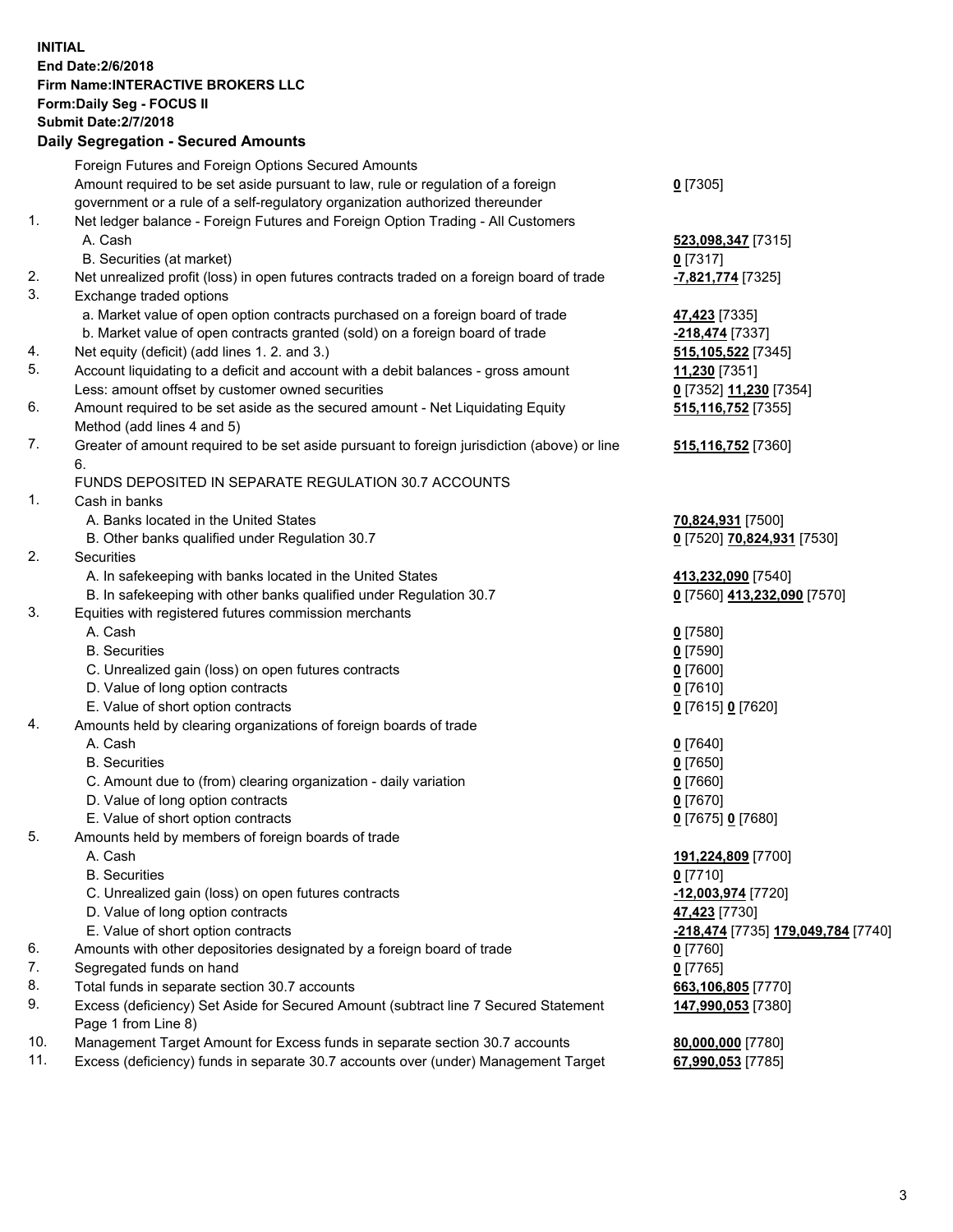**INITIAL End Date:2/6/2018 Firm Name:INTERACTIVE BROKERS LLC Form:Daily Seg - FOCUS II Submit Date:2/7/2018 Daily Segregation - Segregation Statement** SEGREGATION REQUIREMENTS(Section 4d(2) of the CEAct) 1. Net ledger balance A. Cash **4,679,375,284** [7010] B. Securities (at market) **0** [7020] 2. Net unrealized profit (loss) in open futures contracts traded on a contract market **-76,839,805** [7030] 3. Exchange traded options A. Add market value of open option contracts purchased on a contract market **334,890,001** [7032] B. Deduct market value of open option contracts granted (sold) on a contract market **-442,484,737** [7033] 4. Net equity (deficit) (add lines 1, 2 and 3) **4,494,940,743** [7040] 5. Accounts liquidating to a deficit and accounts with debit balances - gross amount **372,896** [7045] Less: amount offset by customer securities **0** [7047] **372,896** [7050] 6. Amount required to be segregated (add lines 4 and 5) **4,495,313,639** [7060] FUNDS IN SEGREGATED ACCOUNTS 7. Deposited in segregated funds bank accounts A. Cash **924,017,359** [7070] B. Securities representing investments of customers' funds (at market) **2,436,310,585** [7080] C. Securities held for particular customers or option customers in lieu of cash (at market) **0** [7090] 8. Margins on deposit with derivatives clearing organizations of contract markets A. Cash **17,915,696** [7100] B. Securities representing investments of customers' funds (at market) **1,454,070,578** [7110] C. Securities held for particular customers or option customers in lieu of cash (at market) **0** [7120] 9. Net settlement from (to) derivatives clearing organizations of contract markets **-2,973,790** [7130] 10. Exchange traded options A. Value of open long option contracts **347,316,196** [7132] B. Value of open short option contracts **-454,944,403** [7133] 11. Net equities with other FCMs A. Net liquidating equity **0** [7140] B. Securities representing investments of customers' funds (at market) **0** [7160] C. Securities held for particular customers or option customers in lieu of cash (at market) **0** [7170] 12. Segregated funds on hand **0** [7150] 13. Total amount in segregation (add lines 7 through 12) **4,721,712,221** [7180] 14. Excess (deficiency) funds in segregation (subtract line 6 from line 13) **226,398,582** [7190] 15. Management Target Amount for Excess funds in segregation **155,000,000** [7194] **71,398,582** [7198]

16. Excess (deficiency) funds in segregation over (under) Management Target Amount Excess